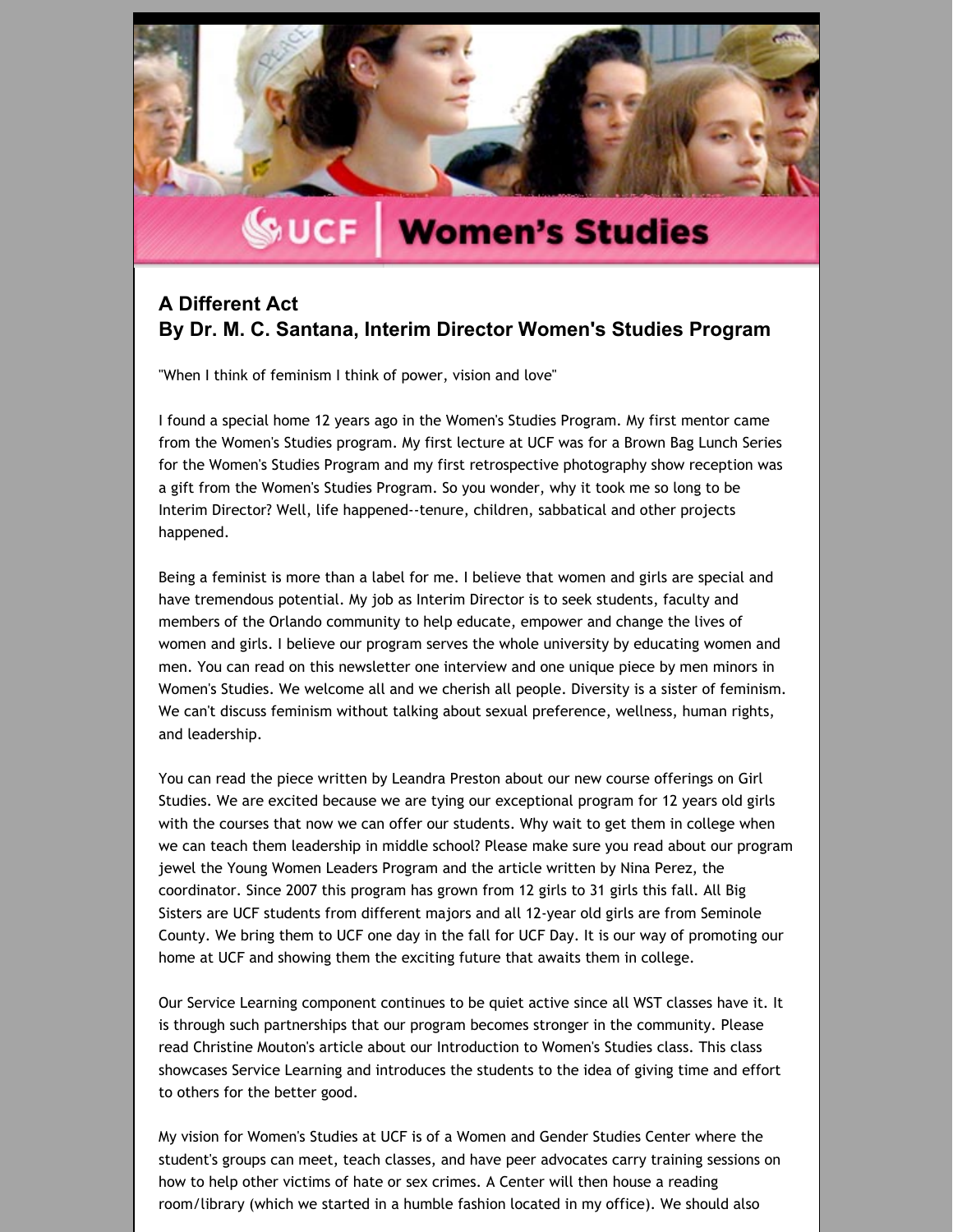have a space for graduate students to work on grants and service learning programs. We desperately need a center for our little and big sisters to meet for the Young Women Leaders Program. They would benefit from a space to lead discussions, listen to speakers and create crafts. I guess if I were to look around campus and think of half of the population of students I would think that women could also have a center like Multicultural Students do‐a safe place where all religion or political ideas are welcome and students can have a voice without retribution.

Please let me know what you think of our new newsletter format. This enewsletter was created with you in mind.

## **Girls Studies at UCF by Leandra Preston**

"Because girl power' must be more than stickers, shoelaces, and songs."‐ Susan Hentges, From Girl Power to Empowerment

From Barbie dolls to riot grrls was the theme of this particular academic space as we explored the changing role of girls in American culture and globally. I taught UCF's first Girls Studies' course in Cocoa during Fall 2008 with twenty students who traveled from Orlando to participate in discussions about girls creating their own spaces, resisting negative stereotypes and counteracting unproductive social constructions that are reinforced to keep girls confined in small, quiet spaces. Girls are conditioned to behave in limiting ways‐to cross their legs, use "inside voices," act ladylike, and generally tiptoe around life. The message I intended with this course was perfectly stated in a 'zine created by two of my students, Kathryn Quimby and Ashley Lee, "Take up space little grrrl!!!" Since then, the course has been offered online and student service‐learning projects have integrated the Young Women Leaders Program (YWLP), Girl Scouts, the PACE Center for Girls, BETA House, Rock and Roll Camp for Girls, and Rainwater Center for Girls, among others.

Girls Studies is an emerging interdisciplinary field of Women's Studies that focuses on the experiences of girls in U.S. and global cultures. Using academic and popular texts from various media, including those produced online, in print, and via television, film and music, we examine the position of girls in relation to dominant cultural practices and larger social, institutional, and political transformations. We also study texts produced by and for girls in Western and global contexts and attend to the expansion of female youth culture beyond consumer-oriented activities to those involving cultural production. Students learn to analyze representations of girls in dominant cultural texts and how girls, in turn, respond to these representations via their own media productions as they develop their identities. Our analyses recognize the ways that race, ethnicity, economic status, and culture shape the everyday lives of girls. We also discuss how girls around the world are impacted by and respond to technology, mass media and popular culture. Students apply academic knowledge, including feminist theories, to service‐learning projects that benefit adolescent girls. By the end of the semester students are able to critically evaluate interdisciplinary perspectives of girlhood, examine how dominant cultural constructions of girls and women impact girls' experiences and daily lives and connect with larger institutional, cultural, and political practices and trends.

Since technology plays such a crucial role in the lives of girls today, our Girls Studies' courses include virtual components, including blogs, social networking for social change, electronic 'zines, and digital literacy. Many discussions in my Girls Studies courses take place on our blog at www.girlsstudies.blogspot.com where students respond to texts, share girlhood stories, post book and film reviews, and link one another to articles and websites focused on girls' issues. Scholars and students of Girls Studies from outside our class are also invited to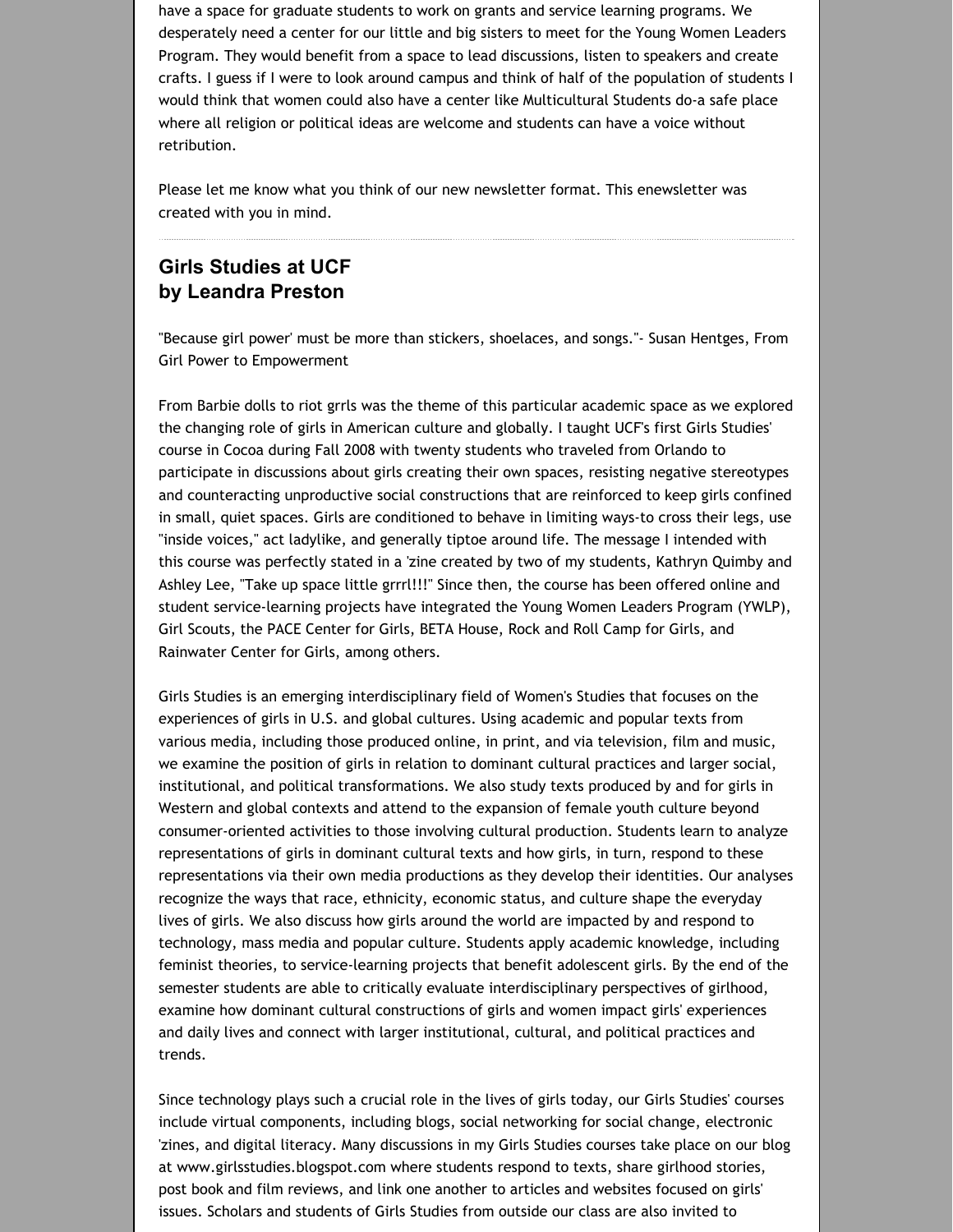participate. During our first semester utilizing the blog, Rebecca Walker, third wave feminist icon and daughter of Alice Walker, commented on a student post, generating excitement among my class and a renewed investment in their blogging. The blog is also important because it makes our Girls Studies work accessible to girls themselves. Rather than only theorizing about girls, we seek to engage girls and girls' voices in our explorations.

This success and student excitement generated around Girls Studies inspired Women's Studies to develop a line of courses focused on issues related to girls. These courses will become a track on our Women's Studies BA pending approval. As few programs across the country house Girls Studies' programs (we can currently identify no tracks and one certificate in Girls Studies at other universities), Women's Studies at UCF hopes to provide a niche for those interested in further exploring issues of girls. New courses include Girls and Leadership, Girls in the Body, Virtual Girls: Girls and Digital Media, and Global and Transnational Feminisms. UCF's Young Women Leaders Program will play a central role in our Girls Studies work, as they did via service‐learning in our first Girls Studies' class, with over half of our class acting as mentors or program facilitators.

Girls Studies is an important space to examine the often unexamined assumptions that dictate girls' journeys into adulthood and seeks to place girls at the center of academic inquiry. Making Girls Studies a central component of our Women's Studies Program reinforces the crucial role of girls in shaping our future and provides a unique opportunity to connect girls and women, honoring the past while looking forward, embracing the possibilities that dreams for women enable. As one of the 'zine pages in my class put it: "because there isn't going to be a revolution without us."

#### **Women's Studies is at it Again. by Farah Cato**

Despite budget crunches and admin changes, the WS program continues to thrive. This year brought us a new interim director, Dr. Maria Santana, continued work on the proposal for the WS Major; and course offerings that reflect an ambitious and promising curriculum for current and future WS students, faculty, and affiliates.

The curricular changes are, perhaps, the most exciting changes we can look forward to. The emphasis on Girls' Studies is a particularly important step, since Girls' Studies is still an emerging field under the WS umbrella . The Young Women Leaders Program (YWLP) is one facet of this, and courses like "Virtual Girls," "Girls & the Body," and "Girls & Leadership" are another. A Girls' Studies concentration has huge implications for all of us: not only will it engage students in exciting new scholarship, but it also provides us with increased service‐ learning opportunities, greater community outreach, and more recognition for UCF. Ultimately, of course, it also points to a more promising future for girls who are growing up; those particular possibilities are endless.

But the plans don't end there. Student interest in Global Studies, Thirdwave Feminism, Ecofeminism, Activism, and Theories have led to curricular enhancement in each of these areas. A Summer Study‐Abroad program is in the works for Summer 2011, and our students are increasingly encouraged to (and interested in) submitting their work to UCF's Undergraduate Research Journal. There are more Independent Study and Internship projects than ever before, and more requests for WS expertise on thesis projects.

Women's Studies is absolutely growing. With all this already in the works, just imagine how much more we can expect. The possibilities are, indeed, endless.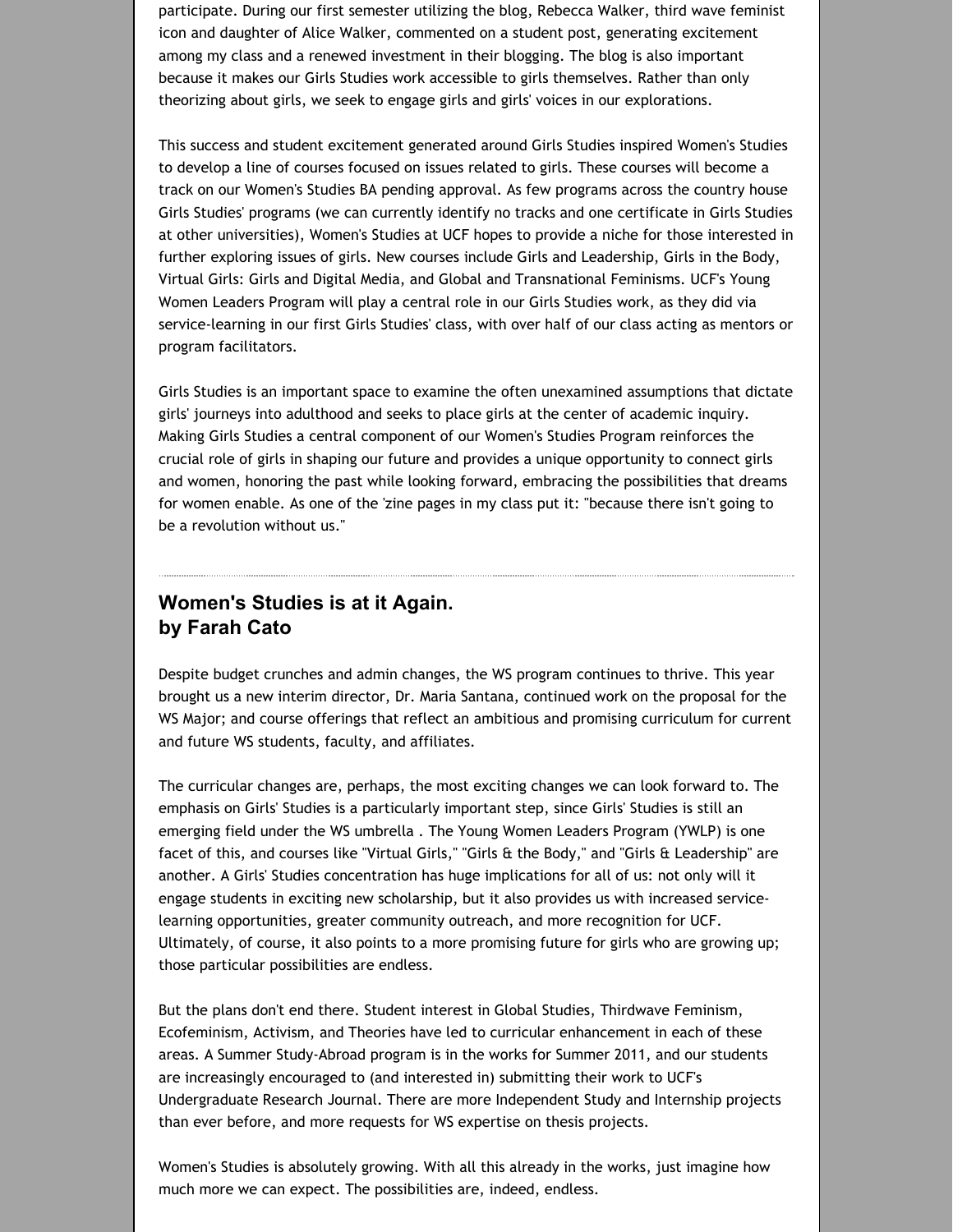### **Interview with ROSS TEMPLETON, Women's Studies Minor, Political Science Major.**

Ross is a senior at UCF and a minor in Women's Studies enrolled in the course Theories of Masculinity. I was interested in knowing how Women's Studies appealed to me. He said that he came to Women's Studies out of a chance when he picked up a book at Barnes & Noble on Women's Evolutionary Psychology . "I read about Women's perspective on this issue and made a connection" said Ross. You come to different topics with a certain bias because it is a learning process with a different personal history.

Theories of Masculinity is a new Women's Studies class offered for the first time in fall 2009. The instructor is Leandra Preston. Ms. Preston and her class on masculinity have been working on handling discussions and valuing male perspectives on topics such as pornography.

Ross said that some of the things he has learned while doing his minor in Women's Studies is to have more empathy; to see the world from somebody else's shoes because he finds the dialogue enlighting.

I asked him if he was thinking of putting his major Political Science into work for women and he responded that he is trying to start a new student group in campus called "Men Against Rape".

We wish Ross good luck and invite any other student to enroll in our Women's Studies classes and minor.



## **FOCUS on GENDER: Interview with Graduate Gender Certificate student Elena Ahrens**

The Gender Studies Graduate Certificate was "a way to keep going and keep my passion alive" says Elena Ahrens, Summer 2009 graduate from an M.A. in English and from the Women's Studies Gender Studies Graduate certificate.

Ahrens considers the Gender Certificate as a "minor" within her English masters because the certificate gave her a chance to focus. "I already had half the courses done and I saw the tie between English and Women's Studies" explained Ahrens about the flexibility of the certificate's course work. She regards the Gender Studies Certificate as "the icing in my cupcake" because Women's Studies is a small department and the interactions with other classmates and teachers allowed me to go further with my interest in Gender.

The turning point for Ahrens was during Advanced Feminist Theory with Dr. Kate Oliver. Dr. Oliver taught the class combining some undergraduates with graduate students. To Ahrens delight the combination had a dual dynamics, "a taste of everything" She goes on saying "because of that class and Dr. Oliver I can now teach how to write a good abstract". Ahrens is currently working fulltime teaching Effective Copywriting at Full Sail in Winter Park as Course Director for the Media Design MFA Program. Ahrens has experience as a freelance writer, graphic designer, promotions coordinator and as art director.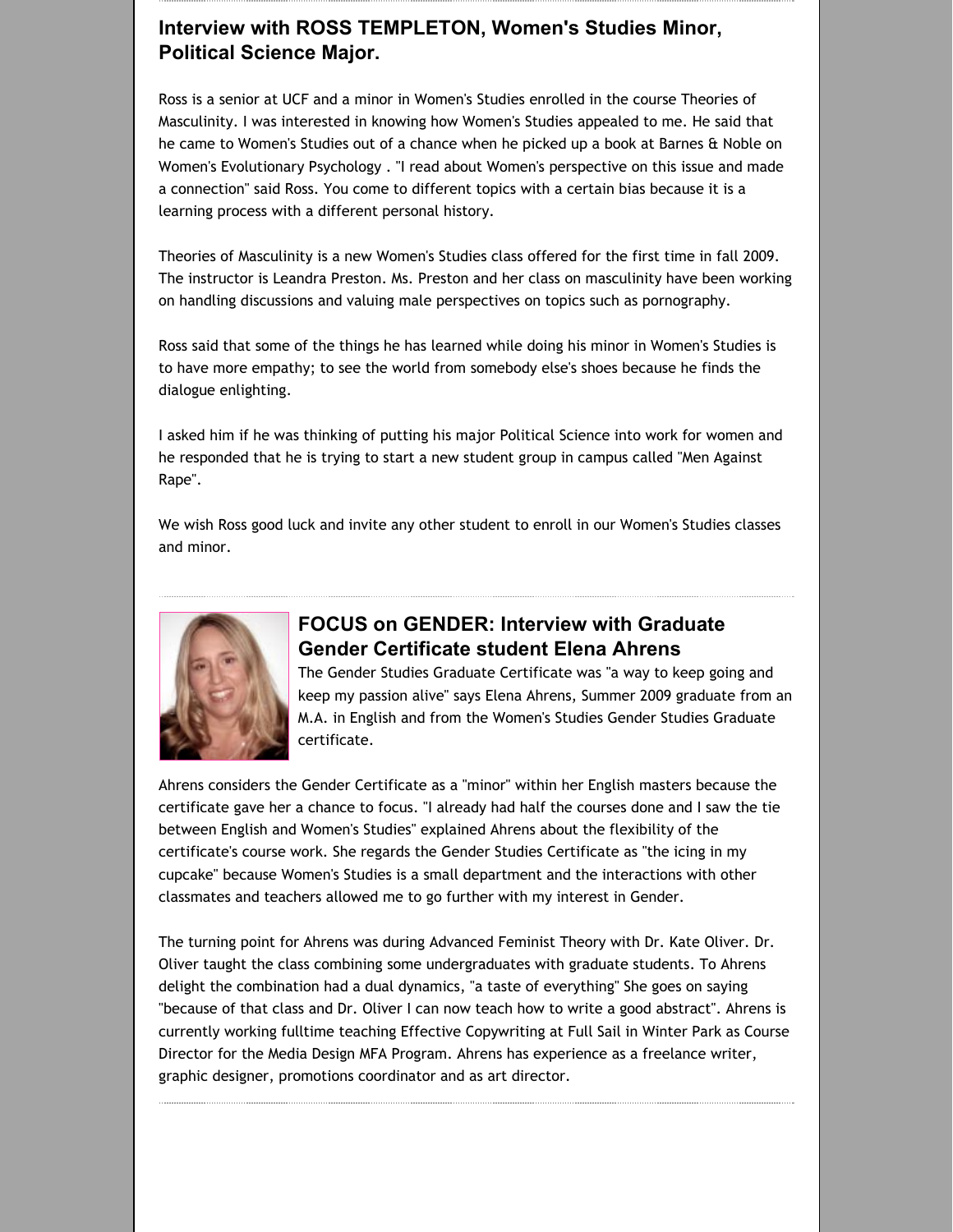

#### **Russian scholar visits Global and [Transnational](http://womensstudies.cah.ucf.edu/highlights.php?id=514) Feminism class**

On January 25, 2010, Women's Studies welcomed guest lecturer Irina Morozova. Morozova's presentation, entitled "Images of Women in the Works of Russian and Old South Female Writers in the First Half of the Nineteenth Century", was well received by

students in Jackie Mallan‐King's Global and Transnational Feminism course. Morozova is a History Professor at the Russian State University for the Humanities in Moscow. Interim Director of Women's Studies M. C. Santana presented the speaker and joined the lecture.

#### **Scholarship**

Rhizomes' Special Issue: "Becoming‐Girl" Call for Papers

*Rhizomes: Cultural Studies in Emerging Knowledge*,... a peer‐reviewed online journal, invites submissions for its thematic issue, "Becoming‐Girl." Deleuze articulates the notion of becoming as existing through multiplicity and alliances, a process that does not have a beginning or end, but is always in‐progress; becoming is, much like girlhood, intermezzo. Deleuze claims that "Girls do not belong to an age group, sex, order, or kingdom: they slip in everywhere, between orders, acts, ages, sexes." Girls' identities, interactions and relationships, particularly in cyber‐contexts, are rhizomatic, complex, bordering the virtual and reality in their multiple becomings.

The purpose of this special issue is to explore how girls negotiate identity and practice resistance rhizomatically. We are particularly interested in how identity negotiations operate in digital cultures, such as social networks (Facebook, MySpace), virtual realities (Second Life), and activist cultural productions by girls, such as 'zines, blogs, instant message communication, and mobile phone texting. We are interested in multiple approaches, genres, and media that consider these issues, including mediums that resist categorization.

Proposals might address the following questions:

o How can girls resist fixed identity constructs through digital mediums?

o How do girls engage digital spaces to negotiate identity and the process of becoming?

o How do such spaces foster connectedness rather than isolated action(s) for girls who resist dominant cultural messages about girlhood?

o What are the everyday embodied conditions of girls' lives as constructed/experienced through new technologies and communication networks?

o How is gender and femininity experienced in the virtual medium?

o What are the possibilities of the so‐called networked body or the body online?

o How might girls' rhizomatic online identity constructions and alliances challenge or disrupt (or reinforce) traditional social interactions?

As a full text online periodical, *Rhizomes* emphasizes multimedia to foster imaginative work that challenges typical critical forms. While submissions need not necessarily include developed multimedia, authors are encouraged to consider how their work might be enhanced by elements specific to the online medium. For additional information and